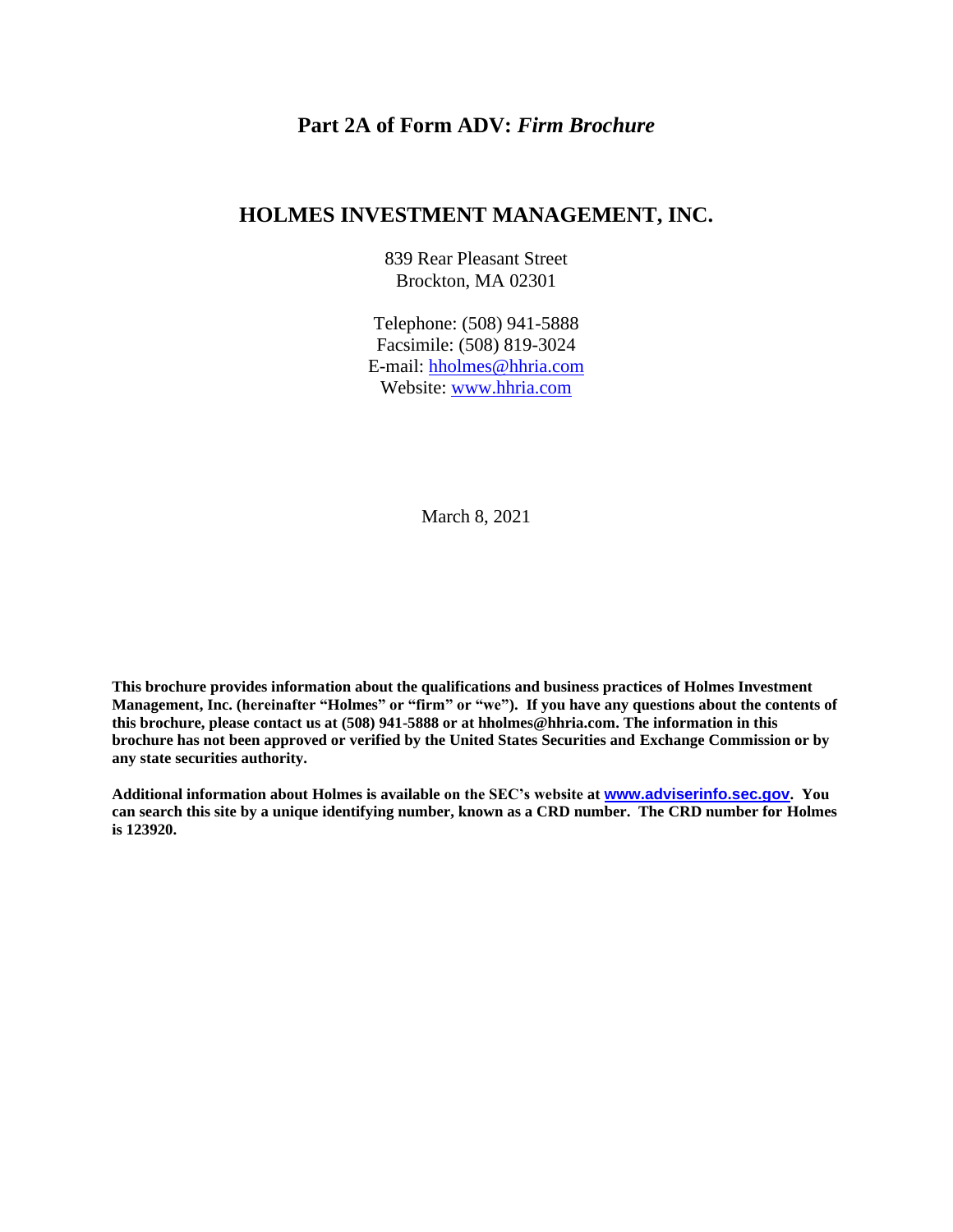# **Item 2. Summary of Material Changes**

We have no material changes to report since the last annual filing of this firm brochure.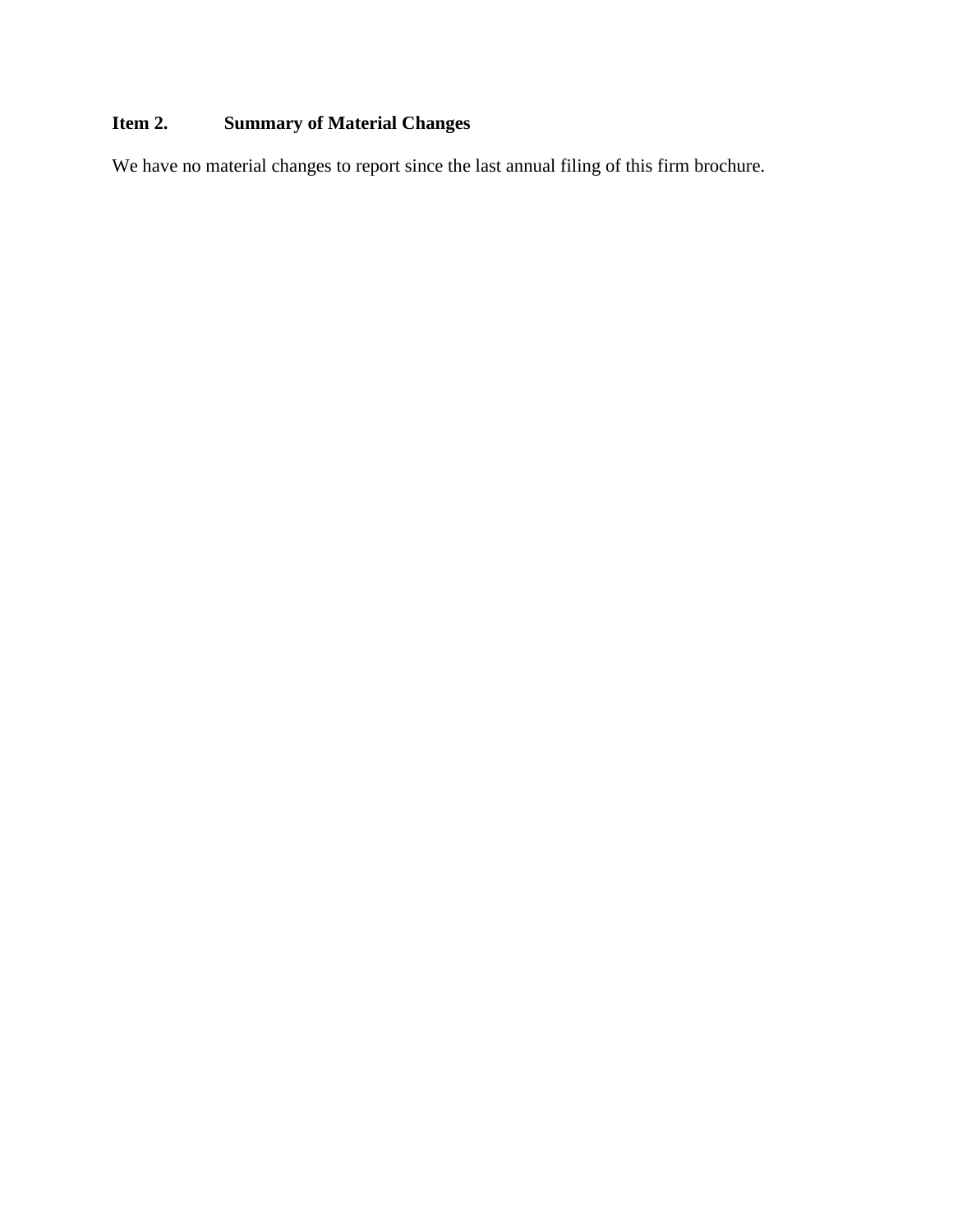| <b>Item</b>      | <b>Section</b>                                                                        | Page           |
|------------------|---------------------------------------------------------------------------------------|----------------|
|                  |                                                                                       | <b>Number</b>  |
| 1.               | Cover Page                                                                            |                |
| 2.               | <b>Material Changes</b>                                                               | $\overline{c}$ |
| $\overline{3}$ . | <b>Table of Contents</b>                                                              | 3              |
| $\overline{4}$ . | <b>Advisory Business</b>                                                              | $\overline{4}$ |
| 5.               | Fees and Compensation                                                                 | 6              |
| 6.               | Performance-Based Fees and Side-by-Side Management                                    | 7              |
| 7.               | <b>Types of Clients</b>                                                               | 7              |
| 8.               | Methods of Analysis, Investment Strategies and Risk of Loss                           | 8              |
| 9.               | Disciplinary Information                                                              | 10             |
| 10.              | Other Financial Industry Activities and Affiliations                                  | 10             |
| 11.              | Code of Ethics, Participation or Interest in Client Transactions and Personal Trading | 10             |
| 12.              | <b>Brokerage Practices</b>                                                            | 12             |
| 13.              | <b>Review of Accounts</b>                                                             | 14             |
| 14.              | Client Referrals and Other Compensation                                               | 15             |
| 15.              | Custody                                                                               | 15             |
| 16.              | <b>Investment Discretion</b>                                                          | 16             |
| 17.              | <b>Voting Client Securities</b>                                                       | 16             |
| 18.              | <b>Financial Information</b>                                                          | 16             |
| 19.              | Requirements for State-Registered Advisers                                            | 16             |
|                  | Part 2B: Brochure Supplement - Howard J. Holmes                                       | 17             |
|                  | Part 2B: Brochure Supplement - Guy Tomase                                             |                |

## **Item 3. Table of Contents**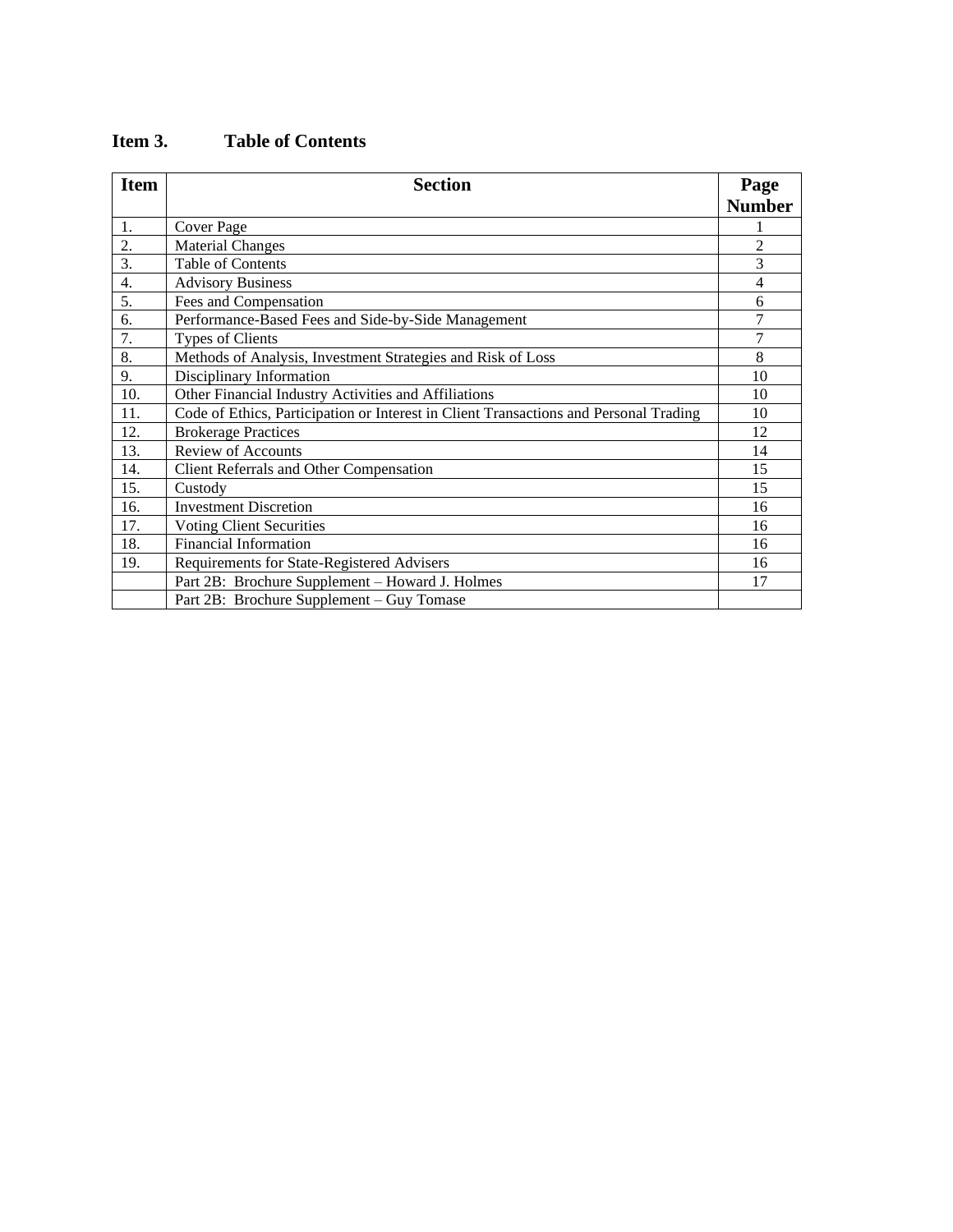#### **Item 4. Advisory Business**

Holmes Investment Management, Inc. ("Holmes") is a fee-based Massachusetts-registered investment adviser with its principal place of business located in Brockton, Massachusetts. We have been in business since 1999, with Howard J. Holmes as the sole direct owner, President, and Chief Compliance Officer

As of February 8, 2021, we had \$56,812,073 of client assets under discretionary management and no client assets under non-discretionary management.

#### Investment Supervisory Services

Our firm provides continuous advice to a client regarding the investment of client funds based on the individual needs of the client. Through personal discussions in which goals and objectives based on a client's particular circumstances are established, we develop a client's personal investment policy and create and manage a portfolio based on that policy. During our datagathering process, we determine the client's individual objectives, time horizons, risk tolerance, and liquidity needs. We may also review and discuss a client's prior investment history, as well as family composition and background.

We will manage advisory accounts on a discretionary and non-discretionary basis. Account supervision is guided by the stated objectives of the client (i.e., maximum capital appreciation, growth, income, or growth and income), as well as tax considerations. Clients may impose reasonable restrictions on investing in certain securities, types of securities, or industry sectors.

Our investment recommendations are not limited to any specific product or service offered by a broker dealer or insurance company and will generally include advice regarding "no-load" or "load-waived" mutual funds, individual equities, bonds and other investment products.

#### Financial Planning Services

We provide financial planning services. Financial planning is a comprehensive evaluation of a client's current and future financial state by using currently known variables to predict future cash flows, asset values and withdrawal plans. Through the financial planning process, all questions, information and analysis are considered as they impact and are impacted by the entire financial and life situation of the client. Clients purchasing this service receive a written report which provides the client with a detailed financial plan designed to assist the client achieve his or her financial goals and objectives.

In general, the financial plan can address any or all of the following areas: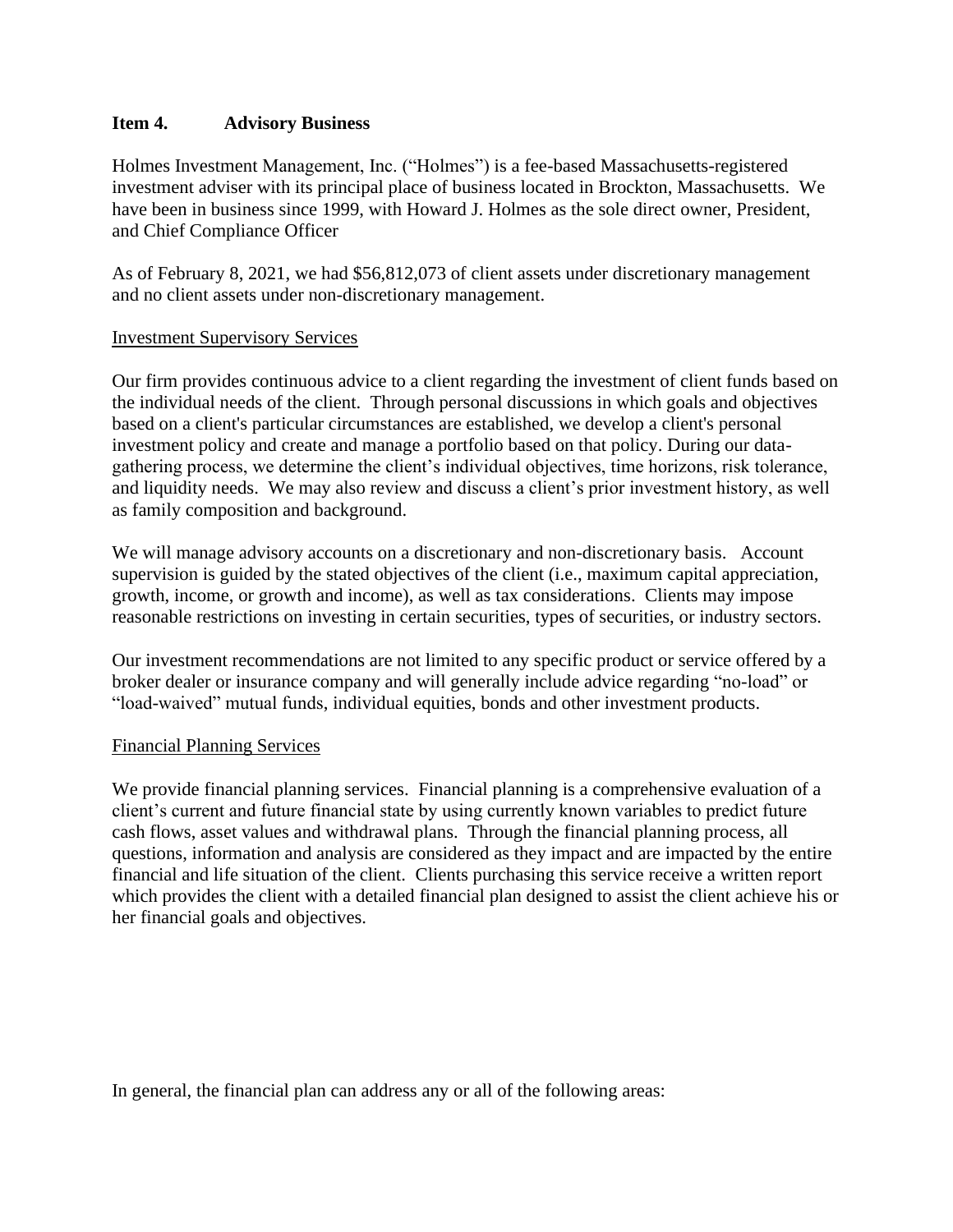- PERSONAL: We review family records, budgeting, personal liability, estate information and financial goals.
- TAX & CASH FLOW: We analyze the client's income tax and spending and planning for past, current and future years; then illustrate the impact of various investments on the client's current income tax and future tax liability.
- INVESTMENTS: We analyze investment alternatives and their effect on the client's portfolio.
- INSURANCE: We review existing policies to ensure proper coverage for life, health, disability, long-term care, liability, home and automobile.
- RETIREMENT: We analyze current strategies and investment plans to help the client achieve his or her retirement goals.
- DEATH & DISABILITY: We review the client's cash needs at death, income needs of surviving dependents, estate planning and disability income.
- ESTATE: We assist the client in assessing and developing long-term strategies, including as appropriate, living trusts, wills, review estate tax, powers of attorney, asset protection plans, nursing homes, Medicaid and elder law.

We gather required information through in-depth personal interviews. Information gathered includes the client's current financial status, tax status, future goals, returns objectives and attitudes towards risk. We carefully review documents supplied by the client, including a questionnaire completed by the client, and prepare a written report. Should the client choose to implement the recommendations contained in the plan, we suggest the client work closely with his/her attorney, accountant, insurance agent, and/or stockbroker. Implementation of financial plan recommendations is entirely at the client's discretion.

We also provide general non-securities advice on topics that may include tax and budgetary planning, estate planning and business planning.

Typically the financial plan is presented to the client within 2 weeks of the contract date, provided that all information needed to prepare the financial plan has been promptly provided.

Financial Planning recommendations are not limited to any specific product or service offered by a broker-dealer or insurance company. All recommendations are of a generic nature.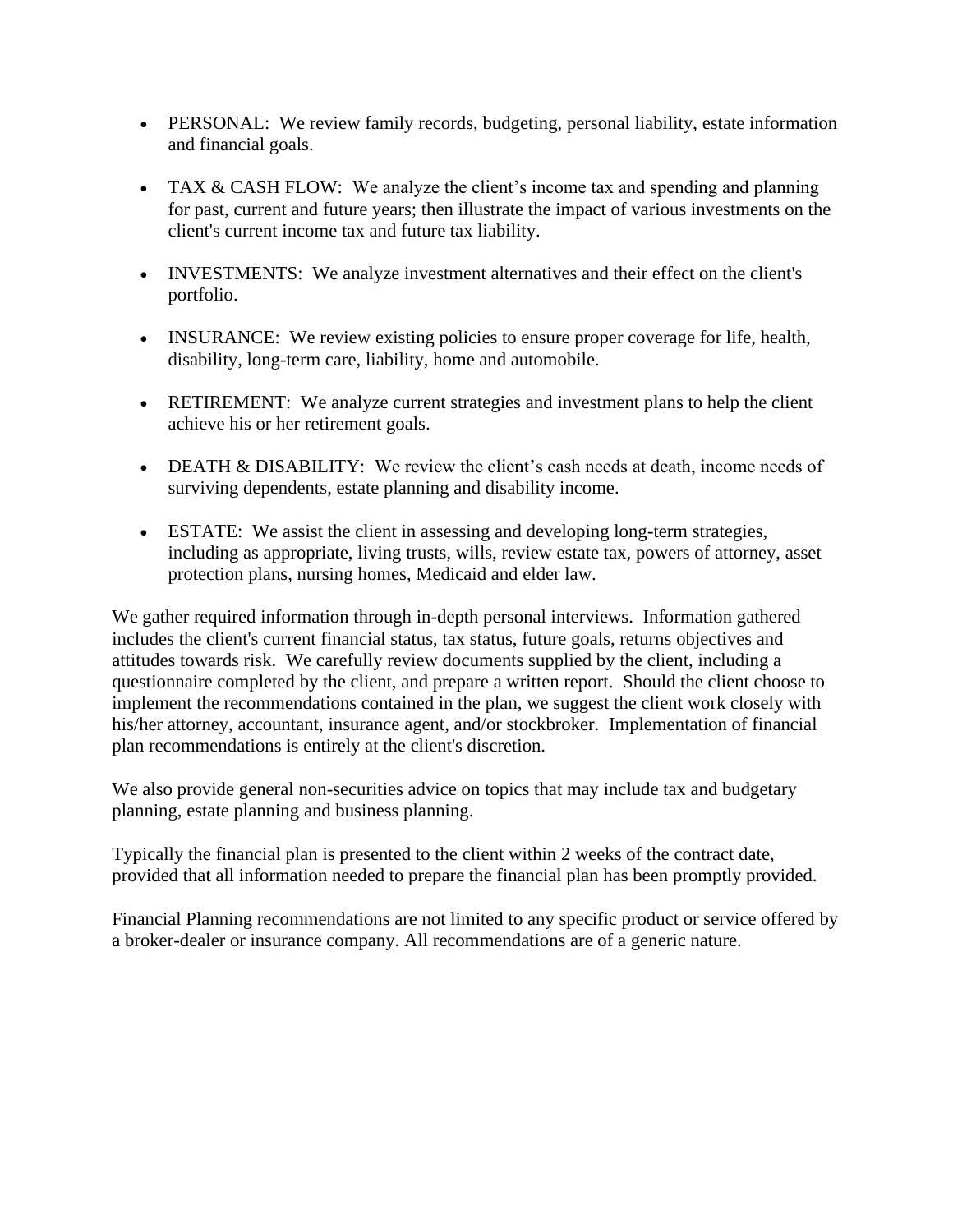### **Item 5. Fees and Compensation**

#### Investment Supervisory Services

Our fees for Investment Supervisory Services are charged in one of two ways, either as a percentage of assets under management, or as a fixed fee calculated based on the amount of assets under management. In either situation, the annual advisory fee will never exceed 1.00% of assets under management.

Holmes will quote an exact percentage to each client based on both the nature and total dollar value of that account, as well as the client's personal circumstances and financial goals.

#### Financial Planning Fees

Our fee for financial planning services is determined based on the nature of the services being provided and the complexity of each client's circumstances. All fees are agreed upon prior to entering into a contract with any client.

Our fee is calculated and charged on a fixed fee basis. The typical financial plan costs \$2,000. We typically request a retainer of approximately \$1,000 upon completion of our initial factfinding session with the client. However, advance payment will never exceed \$500 for work that will not be completed within six months. The balance is due upon completion of the financial plan.

#### Fees in General

Our fees are billed in arrears at the end of each calendar quarter based upon the value (market value or fair market value in the absence of market value), of the client's account at the end of the previous quarter.

Our fees are directly debited from the client's custodial account. We will ask the client's written authorization to directly debit advisory fees from the client's account. In this situation, we will send to the client a Fee Statement showing the amount of the fee, the value of the client's assets on which the fee was based, and the specific manner in which our fee was calculated. We will send a Fee Statement to the custodian indicating only the amount of the fee to be paid by the custodian. It is the client's responsibility to verify the accuracy of the fee calculation and to understand that the custodian will not determine whether the fee is properly calculated. The custodian will send to the client a statement, at least quarterly, indicating all amounts disbursed from the account including the amount of the advisory fees paid directly to our firm.

Fees are negotiable based upon certain criteria (i.e. anticipated future earning capacity, anticipated future additional assets, dollar amount of assets to be managed, related accounts, account composition, negotiations with client, etc.). Discounts, not generally available to our advisory clients, may be offered to family members and friends.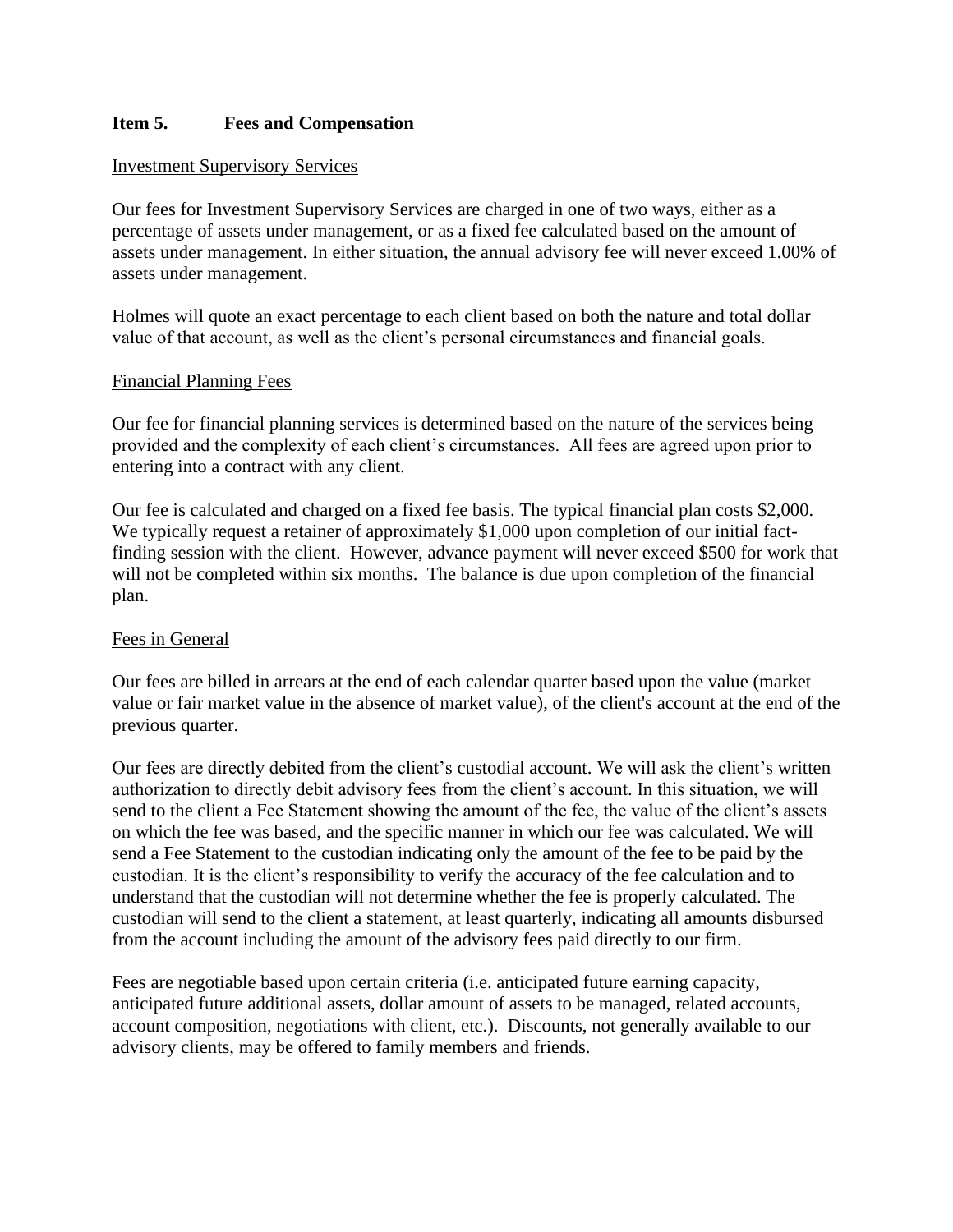We may group certain related client accounts for the purposes of determining the account size and/or annualized fee.

Under no circumstances will we earn fees in excess of \$500 more than six months in advance of services rendered.

## Account Termination

Clients will have a period of five (5) business days from the date of signing the agreement to unconditionally rescind the agreement and receive a full refund of all fees. Thereafter, the client may terminate the agreement by providing us with a 30 day written notice at our principal place of business. Upon termination of any account, any earned, unpaid fees through the date of termination of the account fees will be due and payable and any prepaid, unearned fees will be promptly refunded on a pro-rated basis.

Mutual Fund Fees and Expenses: All fees paid to our firm for investment advisory services are separate and distinct from the fees and expenses charged by mutual funds to their shareholders. These fees and expenses are described in each fund's prospectus. These fees will generally include a management fee, other fund expenses, and a possible distribution fee. A client could invest in a mutual fund or directly, without the services of our firm. In that case, the client would not receive the services provided by us which are designed, among other things, to assist the client in determining which mutual fund or funds are most appropriate to each client's financial condition and objectives. Accordingly, the client should review both the fees charged by the funds and the fees charged by us to fully understand the total amount of fees to be paid by the client and to thereby evaluate the advisory services being provided.

#### Brokerage and Custodian Fees

In addition to advisory fees paid to our firm, clients will also be responsible for all transaction, brokerage, and custodian fees incurred as part of their account management. Please see Item 12 of this Brochure for important disclosures regarding our brokerage practices.

## **Item 6. Performance-Based Fees and Side-By-Side Management**

We do not charge any fees based on a share of capital gains on or capital appreciation of the assets of a client.

#### **Item 7. Types of Clients**

Our firm generally provides advisory services to individuals, trusts, estates, charitable organizations, and other business entities.

We do not require a minimum account size or minimum fee.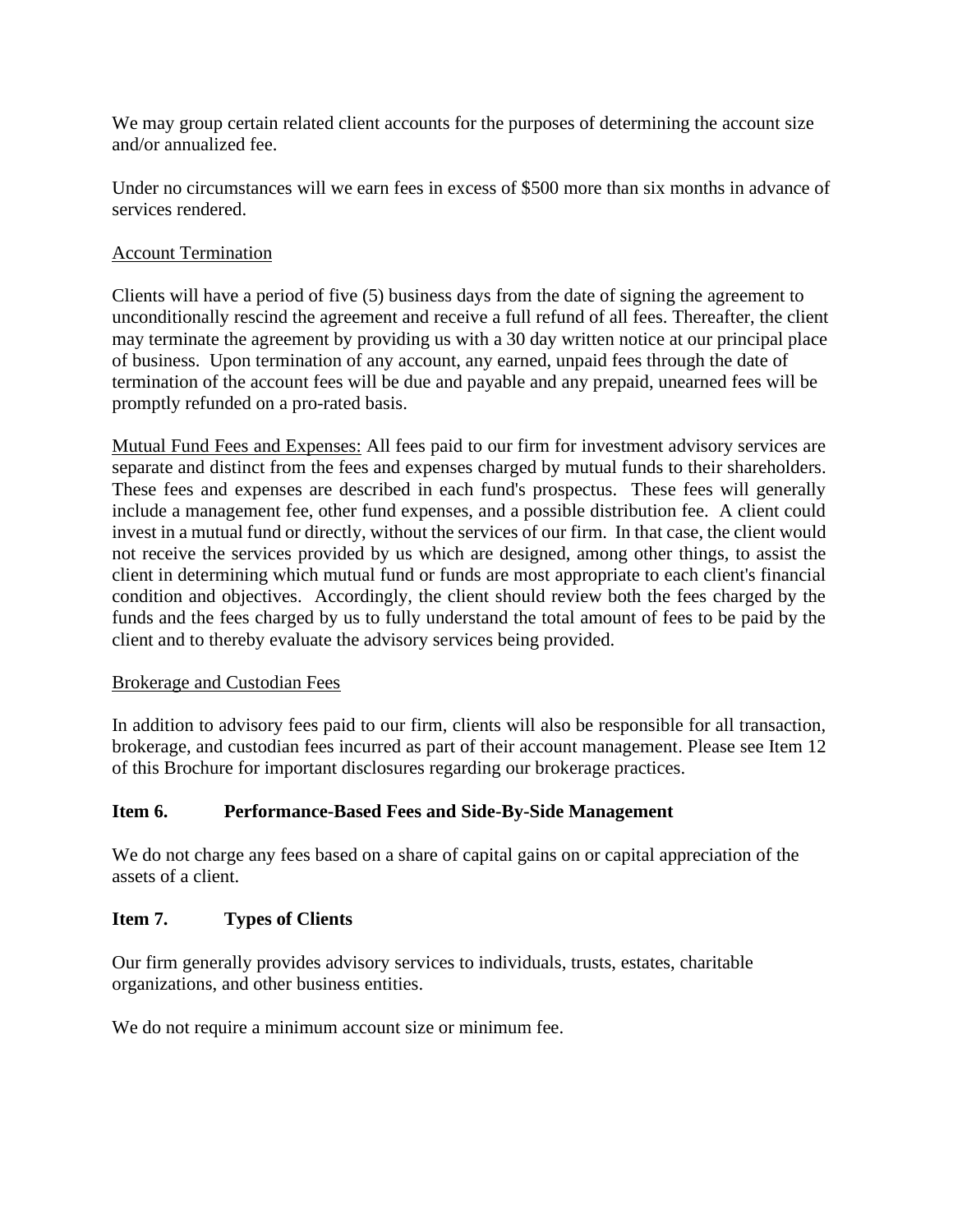## **Item 8. Methods of Analysis, Investment Strategies and Risk of Loss**

Our firm employs the following types of analysis to formulate client recommendations.

Mutual fund analysis: We look at the experience and track record of the manager of the mutual fund in an attempt to determine if that manager has demonstrated an ability to invest over a period of time and in different economic conditions. We also look at the underlying assets in a mutual fund in an attempt to determine if there is significant overlap in the underlying investments held in other fund in the client's portfolio. We also monitor the funds in an attempt to determine if they are continuing to follow their stated investment strategy.

A risk of mutual fund analysis is that, as in all securities investments, past performance does not guarantee future results. A manager who has been successful may not be able to replicate that success in the future. In addition, as we do not control the underlying investments in a fund, managers of different funds held by the client may purchase the same security, increasing the risk to the client if that security were to fall in value. There is also a risk that a manager may deviate from the stated investment mandate or strategy of the fund, which could make the fund less suitable of the client's portfolio.

Fundamental Analysis: We attempt to measure the intrinsic value of a security by looking at economic and financial factors (including the overall economy, industry conditions, and the financial condition and management of the company itself) to determine if the company is underpriced (indicating it may be a good time to buy) or overpriced (indicating it may be time to sell).

Fundamental analysis does not attempt to anticipate market movements. This presents a potential risk, as the price of a security can move up or down along with the overall market regardless of the economic and financial factors considered in evaluating the stock.

Technical Analysis: We analyze past market movements and apply that analysis to the present in an attempt to recognize recurring patterns of investor behavior and potentially predict future price movement. Technical analysis does not consider the underlying financial condition of a company. This presents a risk in that a poorly-managed or financially unsound company may underperform regardless of market movement.

Cyclical analysis: In this type of technical analysis, we measure the movements of a particular stock against the overall market in an attempt to predict the price movement of the security. Since cyclical analysis is based on examination of rising and falling trends, investors bear risk of mis-timing, with a specific trend lasting longer or shorter than expected.

Risks for all forms of analysis: Our securities analysis method relies on the assumption that the companies whose securities we purchase and sell, the rating agencies that review these securities, and other publicly-available sources of information about these securities, are providing accurate and unbiased data. While we are alert to indications that data may be incorrect, there is always a risk that our analysis may be compromised by inaccurate or misleading information.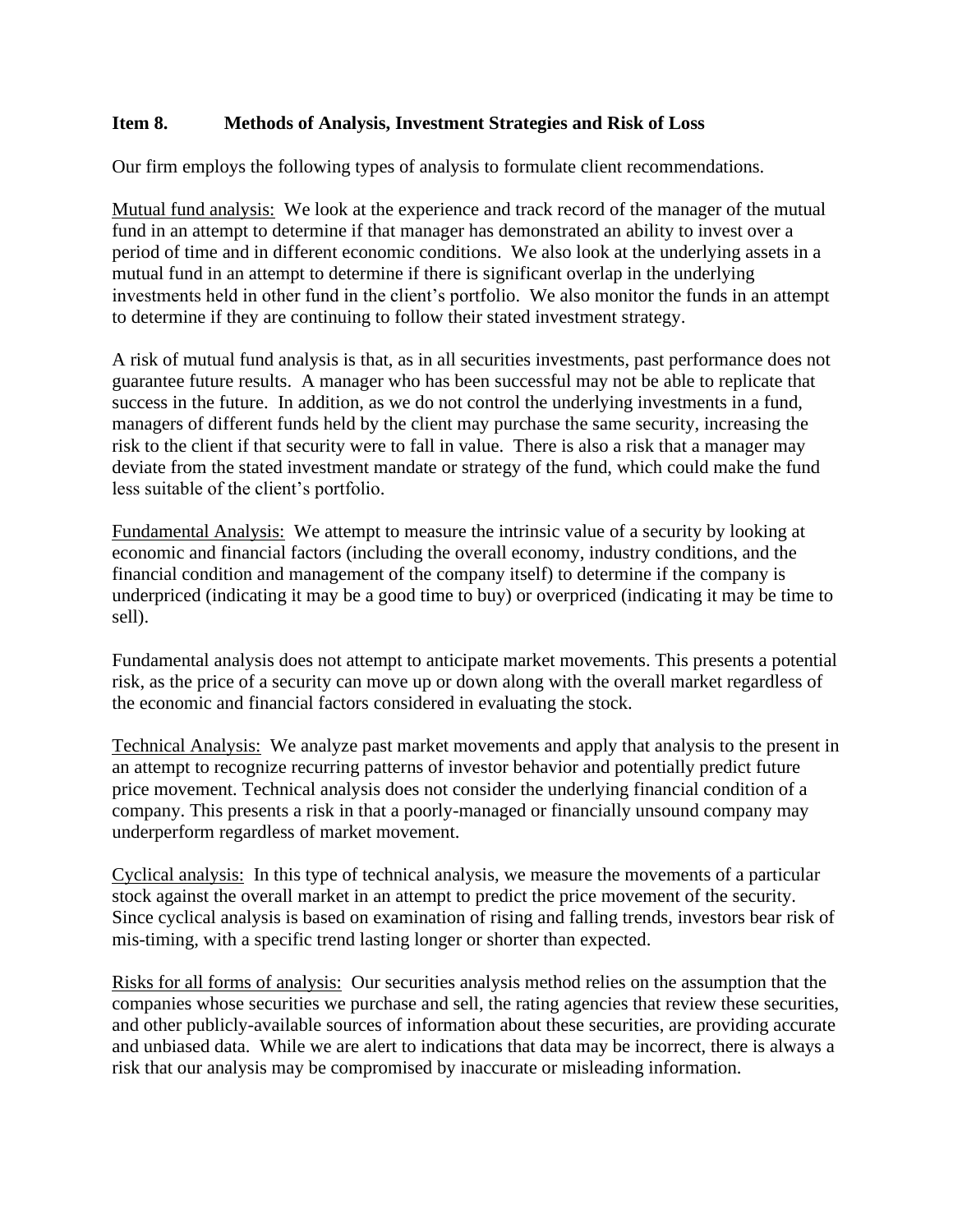Our firm employs the following investment strategies to implement investment advice given to clients:

Long-term purchases: We mostly purchase securities with the idea of holding them in the clients account for a year or longer. We may do this because we believe the securities to be currently undervalued. We may do this because we want exposure to a particular asset class over time, regardless of the current projection for this class.

A risk in a long-term purchase strategy is that, by holding the security for this length of time, we may not take advantages of short-term gains that could be profitable to a client. Moreover, if our predictions are incorrect, a security may decline sharply in value before we make the decision to sell.

Short-term purchases: At times, we may also purchase securities with the idea of selling them within a relatively short time (typically a year or less). We do this in an attempt to take advantage of conditions that we believe will soon result in a price swing in the securities we purchase.

A risk in a short-term purchase strategy is that, should the anticipated price swing not materialize, we are left with the option of having a long-term investment in a security that was designed to be a short-term purchase, or potentially taking a loss. In addition, this strategy involves more frequent trading than does a longer-term strategy, and will result in increased brokerage and other transaction-related costs, as well as less favorable tax treatment of shortterm capital gains.

Trading: We purchase securities with the idea of selling them very quickly (typically within 30 days or less). We do this in an attempt to take advantage of our predictions of brief price swings.

Short Sales: We borrow shares of a stock for your portfolio from someone who owns the stock on a promise to replace the shares on a future date at a certain price. We then sell the shares we have borrowed. On the agreed-upon future date, we buy the same stock and return the shares to the original owner. We engage in short selling based on our determination that the stock will go down in price after we have borrowed the shares. If we are correct and the stock has gone down since we purchased the shares from the original owner, we keep the difference.

Margin Transactions: We will purchase stocks for your portfolio with money borrowed from your brokerage account. This allows you to purchase more stock than you would be able to with your available cash, and allows us to purchase stock without selling other holdings.

Option Writing: We may use options as an investment strategy. An option is a contract that gives the buyer the right, but not the obligation, to buy or sell an asset (such as a share of stock) at a specific price on or before a certain date. An option, just like a stock or bond, is a security. An option is also a derivative, because it derives its value from an underlying asset.

The two types of options are calls and puts: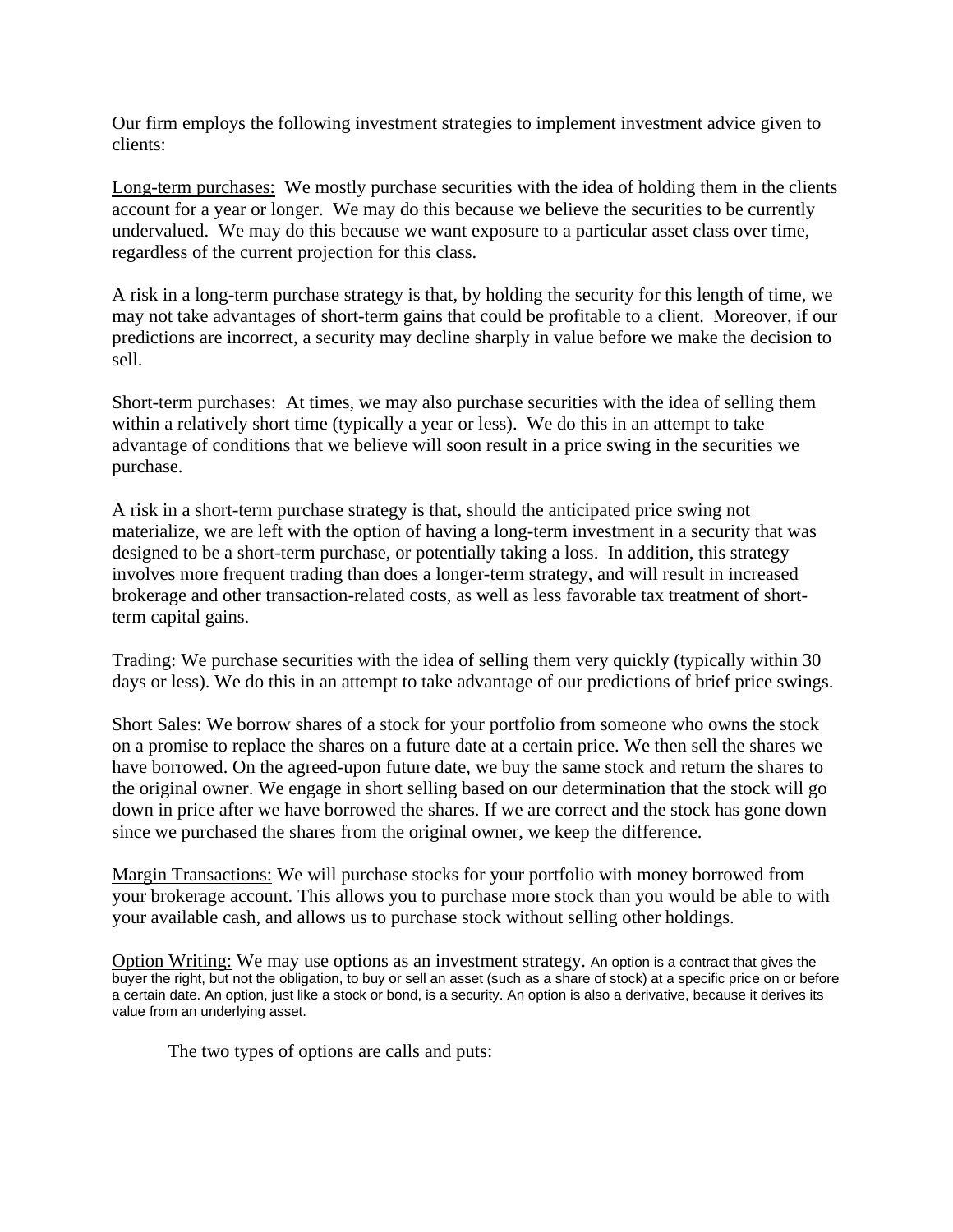- o A call gives us the right to buy an asset at a certain price within a specific period of time. We will buy a call if we have determined that the stock will increase substantially before the option expires.
- $\circ$  A put gives us the holder the right to sell an asset at a certain price within a specific period of time. We will buy a put if we have determined that the price of the stock will fall before the option expires.

We will use options to speculate on the possibility of a sharp price swing. We will also use options to "hedge" a purchase of the underlying security; in other words, we will use an option purchase to limit the potential upside and downside of a security we have purchased for your portfolio.

We use "covered calls", in which we sell an option on security you own. In this strategy, you receive a fee for making the option available, and the person purchasing the option has the right to buy the security from you at an agreedupon price.

We use a "spreading strategy", in which we purchase two or more option contracts (for example, a call option that you buy and a call option that you sell) for the same underlying security. This effectively puts you on both sides of the market, but with the ability to vary price, time and other factors.

## *Clients should understand that investing in any securities, including mutual funds, involves a risk of loss of both income and principal.*

#### **Item 9. Disciplinary Information**

Our firm has no reportable disciplinary events to disclose.

#### **Item 10. Other Financial Industry Activities and Affiliations**

Our firm and our related persons are not engaged in other financial industry activities and have no other industry affiliations.

### **Item 11. Code of Ethics, Participation in Client Transactions and Personal Trading**

Our firm has adopted a Code of Ethics which sets forth high ethical standards of business conduct that we require of our employees, including compliance with applicable federal securities laws.

Holmes owes a duty of loyalty, fairness and good faith towards our clients, and have an obligation to adhere not only to the specific provisions of the Code of Ethics but to the general principles that guide the Code.

Our Code of Ethics includes policies and procedures for the review of quarterly securities transactions reports as well as initial and annual securities holdings reports that must be submitted by the firm's access persons. Among other things, our Code of Ethics also requires the prior approval of any acquisition of securities in a limited offering (e.g., private placement) or an initial public offering. Our code also provides for oversight, enforcement and recordkeeping provisions.

Holmes' Code of Ethics further includes the firm's policy prohibiting the use of material nonpublic information. While we do not believe that we have any particular access to non-public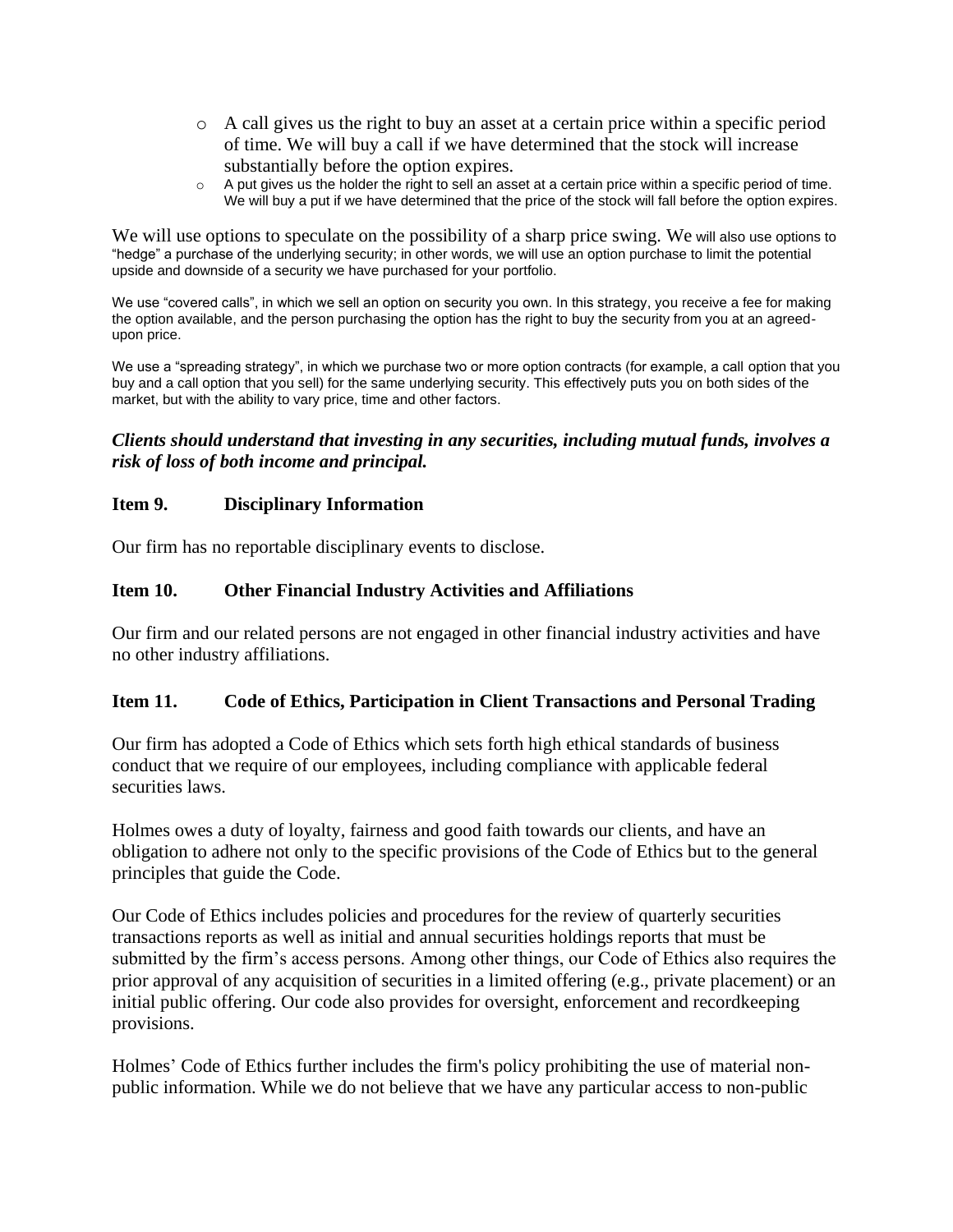information, all employees are reminded that such information may not be used in a personal or professional capacity.

A copy of our Code of Ethics is available to our advisory clients and prospective clients. You may request a copy by email sent to hholmes@hhria.com, or by calling us at (508) 941-5888.

We may aggregate our employee trades with client transactions where possible and when compliant with our duty to seek best execution for our clients. In these instances, participating clients will receive an average share price and transaction costs will be shared equally and on a pro-rata basis. In the instances where there is a partial fill of a particular batched order, we will allocate all purchases pro-rata, with each account paying the average price. Our employee accounts will be included in the pro-rata allocation.

As these situations represent actual or potential conflicts of interest to our clients, we have established the following policies and procedures for implementing our firm's Code of Ethics, to ensure our firm complies with its regulatory obligations and provides our clients and potential clients with full and fair disclosure of such conflicts of interest:

- 1. No principal or employee of our firm may put his or her own interest above the interest of an advisory client.
- 2. No principal or employee of our firm may buy or sell securities for their personal portfolio(s) where their decision is a result of information received as a result of his or her employment unless the information is also available to the investing public.
- 3. It is the expressed policy of our firm that no person employed by us may purchase or sell any security prior to a transaction(s) being implemented for an advisory account. This prevents such employees from benefiting from transactions placed on behalf of advisory accounts.
- 4. Our firm requires prior approval for any IPO or private placement investments by related persons of the firm.
- 5. We maintain a list of all reportable securities holdings for our firm and anyone associated with this advisory practice that has access to advisory recommendations ("access person"). These holdings are reviewed on a regular basis by our firm's President/Chief Compliance Officer.
- 6. We have established procedures for the maintenance of all required books and records.
- 7. Clients can decline to implement any advice rendered, except in situations where our firm is granted discretionary authority.
- 8. All of our principals and employees must act in accordance with all applicable Federal and State regulations governing registered investment advisory practices.
- 9. We require delivery and acknowledgement of the Code of Ethics by each supervised person of our firm.
- 10. We have established policies requiring the reporting of Code of Ethics violations to our senior management.
- 11. Any individual who violates any of the above restrictions may be subject to termination.

## **Item 12. Brokerage Practices**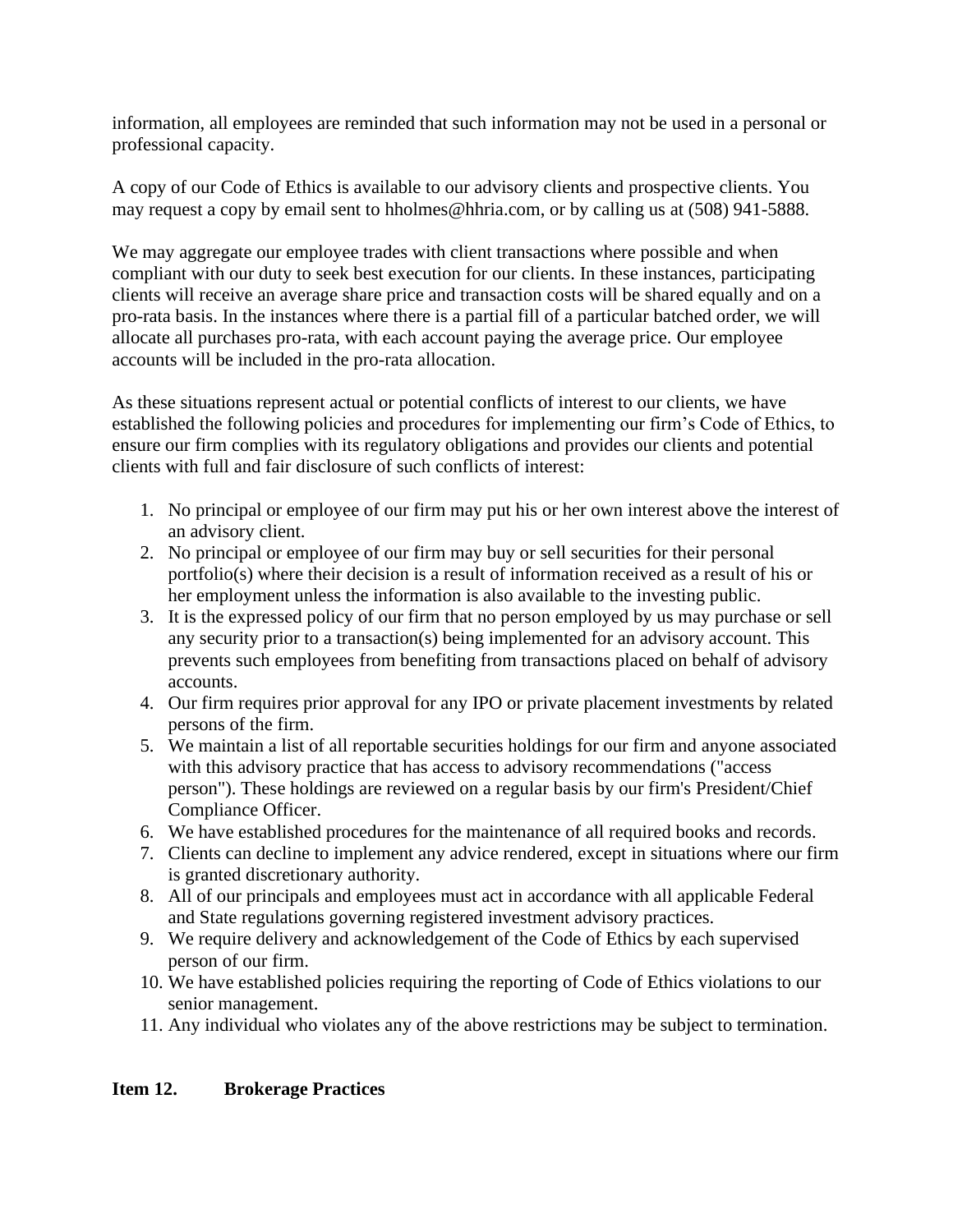We do not have any formal or informal soft-dollar arrangements and do not receive any softdollar benefits.

#### Investment Supervisory Services

We do not request or accept the discretionary authority to determine the broker dealer to be used for client accounts. Clients must direct us as to the broker dealer to be used for all client securities transactions. In directing the use of a particular broker or dealer, it should be understood that we will not have authority to negotiate commissions among various brokers, and best execution may not be achieved, resulting in higher transaction costs for clients. *Not all advisers require their clients to direct brokerage.*

Holmes has an arrangement with National Financial Services LLC, and Fidelity Brokerage Services LLC (together with all affiliates, "Fidelity") through which Fidelity provides our firm with their "platform" services. The platform services include, among others, brokerage, custodial, administrative support, record keeping and related services that are intended to support intermediaries like Holmes in conducting business and in serving the best interests of our clients but that may also benefit us.

Fidelity charges brokerage commissions and transaction fees for effecting certain securities transactions (i.e., transactions fees are charged for certain no-load mutual funds, commissions are charged for individual equity and debt securities transactions). Fidelity enables Holmes to obtain many no-load mutual funds without transaction charges and other no-load funds at nominal transaction charges. Fidelity's commission rates are generally considered discounted from customary retail commission rates. However, the commissions and transaction fees charged by Fidelity may be higher or lower than those charged by other custodians and broker-dealers. As part of the arrangement, Fidelity also makes available to our firm, at no additional charge to us, certain research and brokerage services, including research services obtained by Fidelity directly from independent research companies, as selected by Holmes (within specified parameters).

As a result of receiving such services for no additional cost, we may have an incentive to continue to use or expand the use of Fidelity's services. We examined this potential conflict of interest when we chose to enter into the relationship with Fidelity and have determined that the relationship is in the best interests of Holmes' clients and satisfies our client obligations, including our duty to seek best execution. A client may pay a commission that is higher than another qualified broker-dealer might charge to effect the same transaction where we determine in good faith that the commission is reasonable in relation to the value of the brokerage and research services received. In seeking best execution, the determinative factor is not the lowest possible cost, but whether the transaction represents the best qualitative execution, taking into consideration the full range of a broker-dealer's services, including the value of research provided, execution capability, commission rates, and responsiveness. Accordingly, while we will seek competitive rates, to the benefit of all clients, we may not necessarily obtain the lowest possible commission rates for specific client account transactions. Although the investment research products and services that may be obtained by us will generally be used to service all of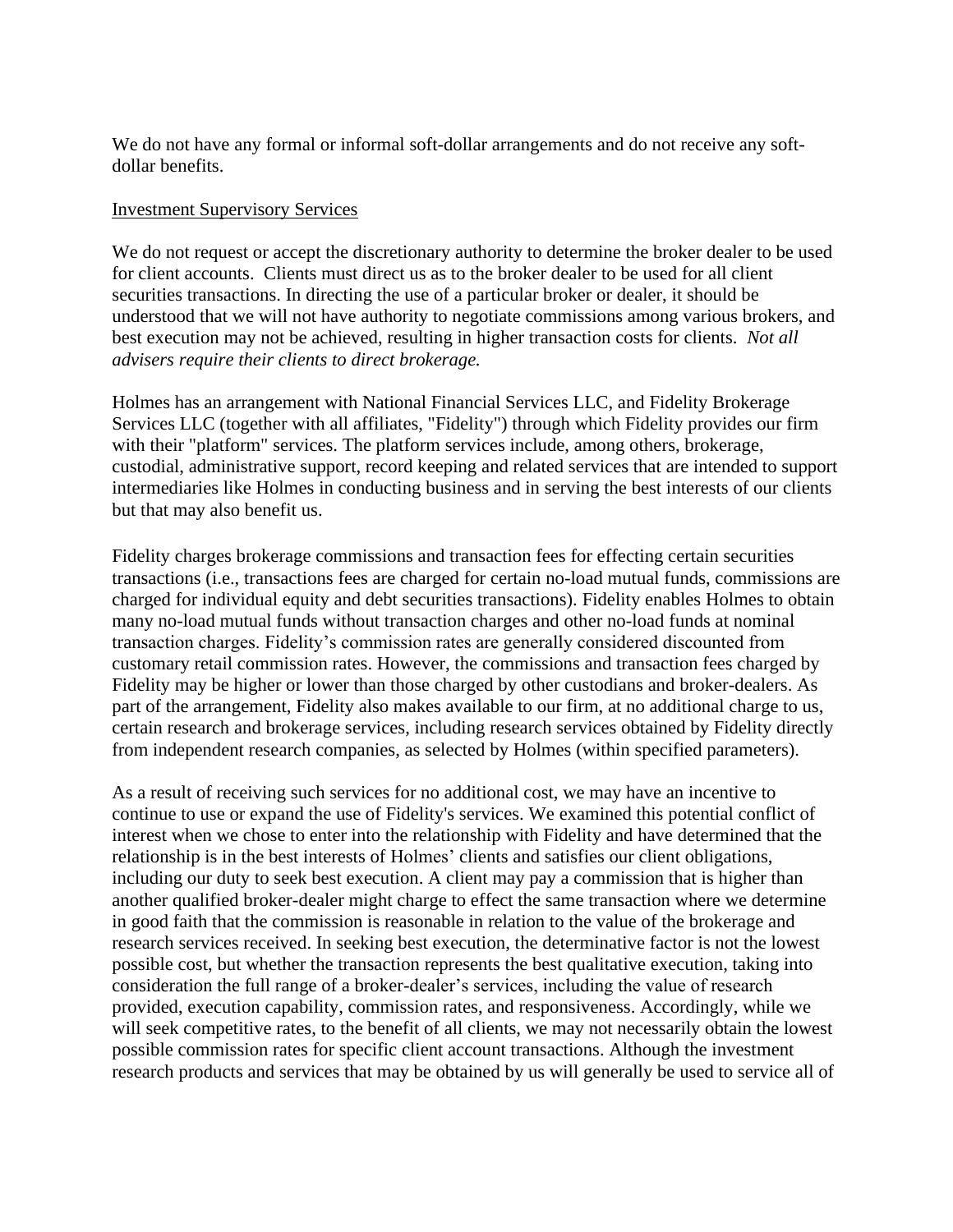our clients, a brokerage commission paid by a specific client may be used to pay for research that is not used in managing that specific client's account. Holmes and Fidelity are not affiliated.

We reserve the right to decline acceptance of any client account for which the client directs the use of a broker other than Fidelity if we believe that this choice would hinder our fiduciary duty to the client and/or our ability to service the account.

#### Trade Aggregation

Holmes will block trades where possible and when advantageous to clients. This blocking of trades permits the trading of aggregate blocks of securities composed of assets from multiple client accounts, so long as transaction costs are shared equally and on a pro-rated basis between all accounts included in any such block.

Block trading may allow us to execute equity trades in a timelier, more equitable manner, at an average share price. We will typically aggregate trades among clients whose accounts can be traded at a given broker, and generally will rotate or vary the order of brokers through which it places trades for clients on any particular day. Our block trading policy and procedures are as follows:

1) Transactions for any client account may not be aggregated for execution if the practice is prohibited by or inconsistent with the client's advisory agreement with Holmes, or our firm's order allocation policy.

2) The trading desk in concert with the portfolio manager must determine that the purchase or sale of the particular security involved is appropriate for the client and consistent with the client's investment objectives and with any investment guidelines or restrictions applicable to the client's account.

3) The portfolio manager must reasonably believe that the order aggregation will benefit, and will enable us to seek best execution for each client participating in the aggregated order. This requires a good faith judgment at the time the order is placed for the execution. It does not mean that the determination made in advance of the transaction must always prove to have been correct in the light of a "20-20 hindsight" perspective. Best execution includes the duty to seek the best quality of execution, as well as the best net price.

4) Prior to entry of an aggregated order, a written order ticket must be completed which identifies each client account participating in the order and the proposed allocation of the order, upon completion, to those clients.

5) If the order cannot be executed in full at the same price or time, the securities actually purchased or sold by the close of each business day must be allocated pro rata among the participating client accounts in accordance with the initial order ticket or other written statement of allocation. However, adjustments to this pro rata allocation may be made to participating client accounts in accordance with the initial order ticket or other written statement of allocation.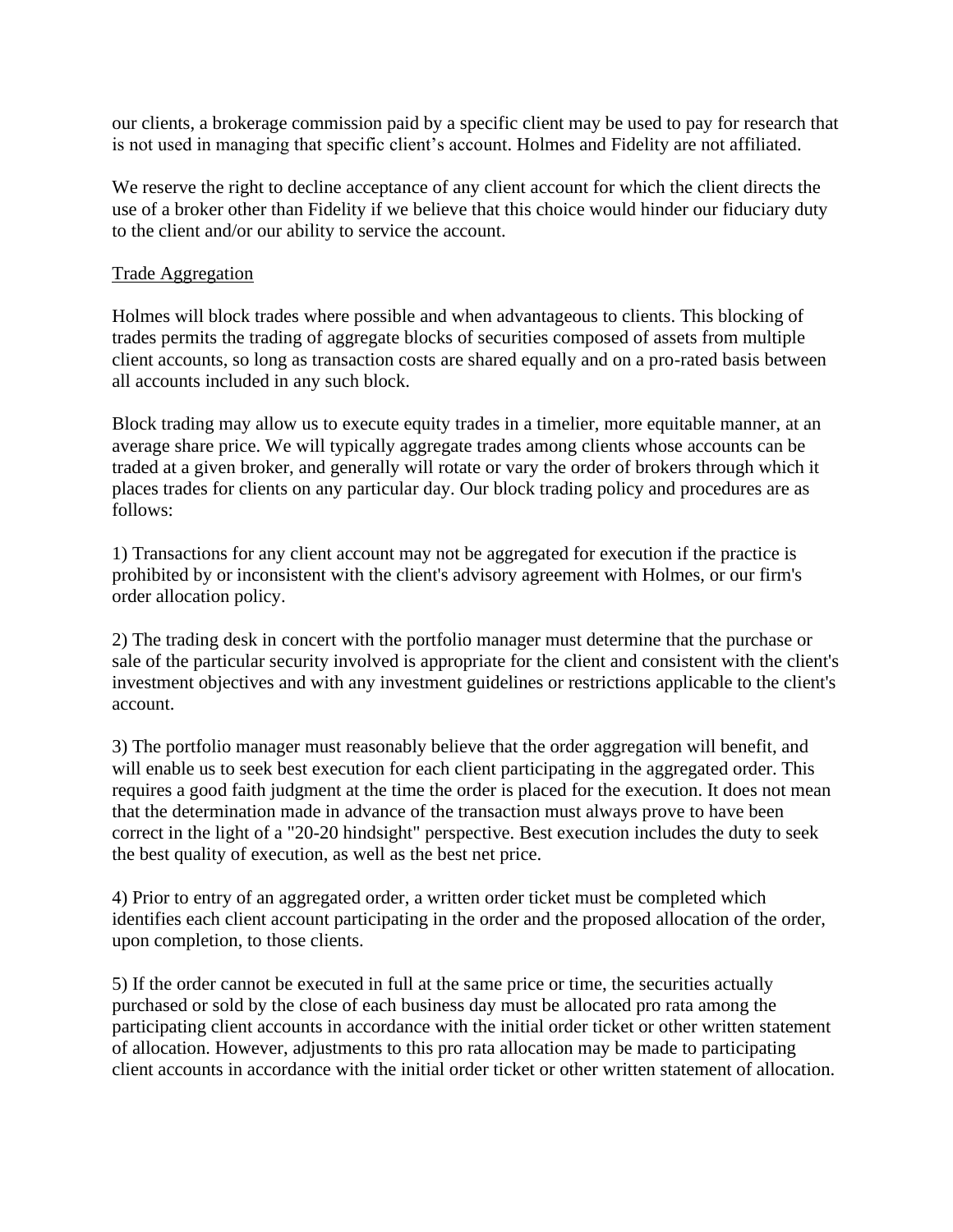Furthermore, adjustments to this pro rata allocation may be made to avoid having odd amounts of shares held in any client account, or to avoid excessive ticket charges in smaller accounts.

6) Generally, each client that participates in the aggregated order must do so at the average price for all separate transactions made to fill the order, and must share in the commissions on a pro rata basis in proportion to the client's participation. Under the client's agreement with the custodian/broker, transaction costs may be based on the number of shares traded for each client.

7) If the order will be allocated in a manner other than that stated in the initial statement of allocation, a written explanation of the change must be provided to and approved by the President/Chief Compliance Officer no later than the morning following the execution of the aggregate trade.

8) Holmes' client account records separately reflect, for each account in which the aggregated transaction occurred, the securities which are held by, and bought and sold for, that account.

9) Funds and securities for aggregated orders are clearly identified on our records and to the broker-dealers or other intermediaries handling the transactions, by the appropriate account numbers for each participating client.

10) No client or account will be favored over another.

## **Item 13. Review of Accounts**

#### Investment Supervisory Services

Howard Holmes, President/Chief Compliance Officer, will continuously monitor the underlying securities in client accounts and perform at least monthly reviews of account holdings for all clients. Accounts are reviewed for consistency with client investment strategy, asset allocation, risk tolerance and performance relative to the appropriate benchmark. More frequent reviews may be triggered by changes in an account holder's personal, tax or financial status. Economic and macroeconomic specific events may also trigger reviews.

Clients receive monthly statements and confirmations of transactions from their broker dealer. We do not send additional reports or statements to clients.

#### Financial Planning Services

While reviews may occur at different stages depending on the nature and terms of the specific engagement, typically no formal reviews will be conducted for Financial Planning clients unless otherwise contracted for.

Financial Planning clients will receive a completed financial plan. Additional reports will not typically be provided unless otherwise contracted for.

## **Item 14. Client Referrals and Other Compensation**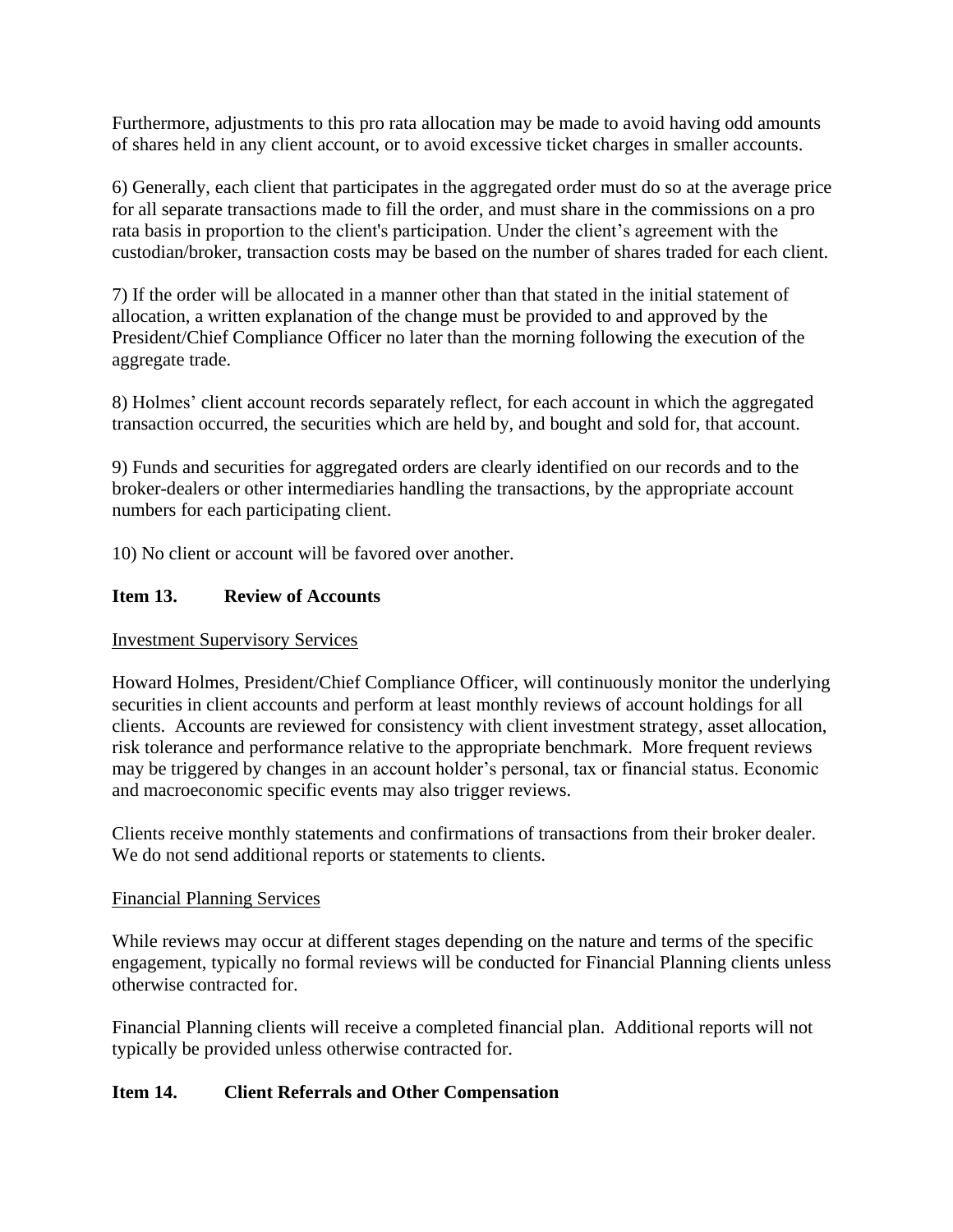## **CLIENT REFERRALS**

Our firm may pay referral fees to independent persons or firms ("Solicitors") for introducing clients to us. Whenever we pay a referral fee, we require the Solicitor to provide the prospective client with a copy of this document (our *Firm Brochure*) and a separate disclosure statement that includes the following information:

- 1. the Solicitor's name and relationship with our firm;
- 2. the fact that the Solicitor is being paid a referral fee;
- 3. the amount of the fee; and
- 4. whether the fee paid to us by the client will be increased above our normal fees in order to compensate the Solicitor.

As a matter of firm practice, the advisory fees paid to us by clients referred by solicitors are not increased as a result of any referral.

### **OTHER COMPENSATION**

It is our firm's policy not to accept or allow our related persons to accept any form of compensation, including cash, sales awards or other prizes, from a non-client in conjunction with the advisory services we provide to our clients.

#### **Item 15. Custody**

We previously disclosed in the Fees and Compensation section (Item 5) of this brochure that our firm directly debits advisory fees from client accounts.

As part of this billing process, the client's custodian is advised of the amount of the fee to be deducted from that client's account. On at least a quarterly basis, the custodian is required to send to the client a statement showing all transactions within the account during the reporting period.

Because the custodian does not calculate the amount of the fee to be deducted, it is important for clients to carefully review their custodial statements to verify the accuracy of the calculation, among other things. Clients should contact us directly if they believe that there may be an error in their statement.